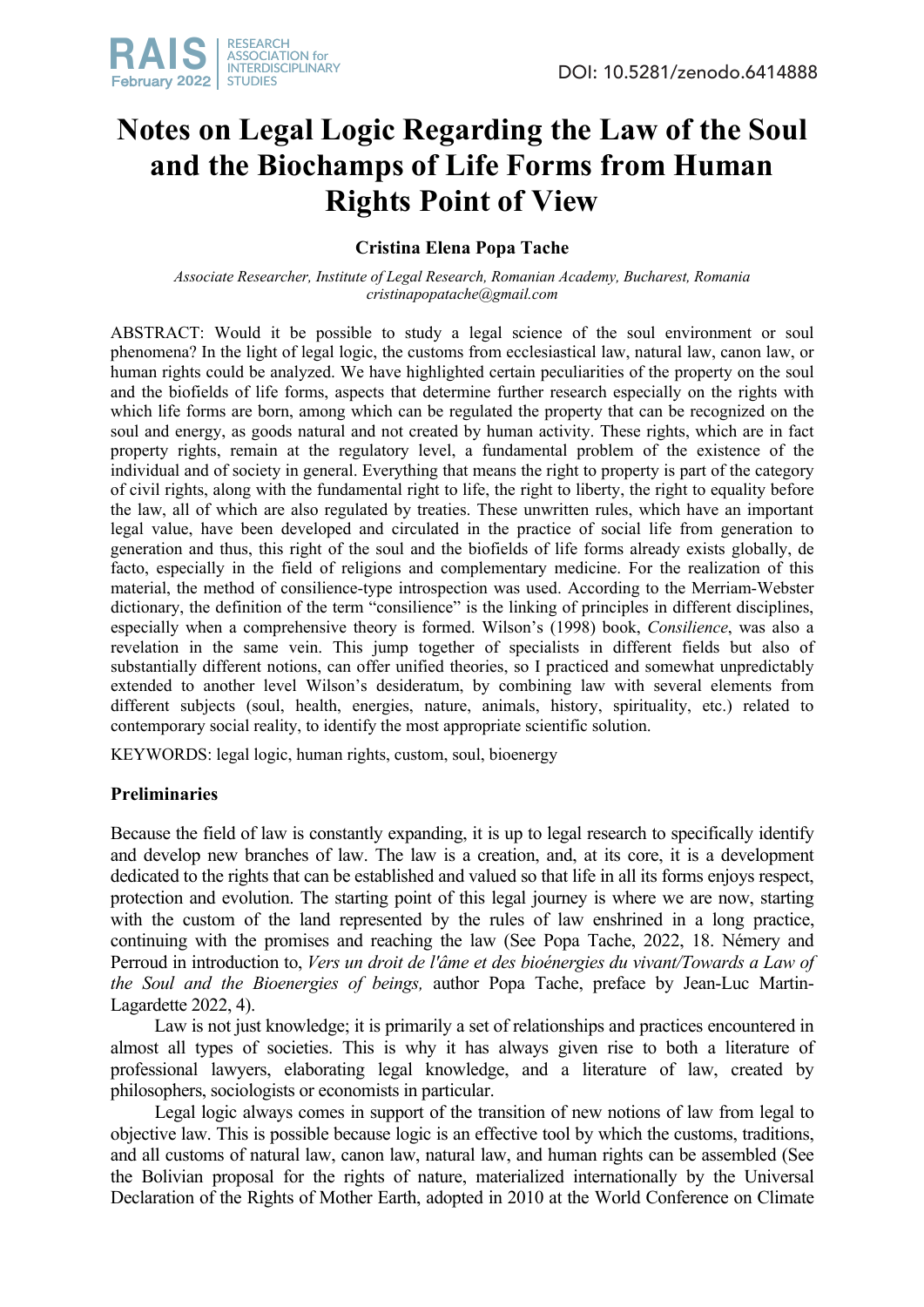Change and Earth Rights. At the constitutional level, Ecuador was the first to recognize the rights of nature. Article 71 begins: "Nature, or Pacha Mama, where life is reproduced and takes place, has the right to full respect for its existence and for the maintenance and regeneration of its life cycles, structure, functions and evolutionary processes" Bolivia has adopted this approach by the Law on the Rights of the Mother Earth (2010); the rights listed are the rights to life, diversity of life, water, clean air, balance, restoration and pollution-free life. The multinational state of Bolivia has tabled a draft resolution on harmony with nature. The term "Mother Nature" is important for the Bolivian proposal, because it conveys the Andean concept of Pachamama, the symbiosis between humanity and nature, thus giving due respect to nature. The original wording gave some inclination to the United Nations approach, which, in any case, was reflected in the final version adopted. The draft resolution on harmony with Mother Earth proposed "a possible statement of ethical principles and ethical values in order to live in harmony with Mother Earth", while the one on harmony with nature does not make such a reference or exclude it. According to the UN, in 2009, the Sixth General Assembly of the United Nations, at its sixty-fourth session, considered, among other issues, the environment, sustainable development, biodiversity, climate change, desertification, water as a basic resource and a draft resolution entitled "Harmony with nature". The United Nations Department of Public Information mentioned the draft resolution in a press release, stressing its novelty. While the press release referred to a resolution on harmony with Mother Earth, it is in fact entitled "Harmony with Nature", which is the same document that was later amended to address concerns.). From the finding that most people believe in the existence of the soul and in the energy fields of life forms, it follows that we have a long, widespread and recognized practice; we are therefore faced with custom as a source of law. Custom is, in fact, the prelude to the emergence of a new right. These unwritten legal rules formed in the practice of social life and transmitted, from generation to generation, through tradition, have led to the hypothesis that the right of the soul and the bioenergy of beings exists and must be protected and developed from now on, and the problems that arise be investigated in relation to the applicable principles of law, the actors of this law, the institutions and mechanisms of protection and defense.

Any theory of the law of the soul and of the bioenergies of beings can be constructed only by combining these materials: law, respect and gratitude for life (given its sources), being built on a method of research consisting of introspection, experiment and observation. joins, as is natural, elements of the objective methods of the sciences, being mentioned also the energetic personalism as an objective science of the personality (The concept of energetic personalism is widely analyzed in the scientific work of the scientist Constantin Rădulescu Motru). In *Vers un droit de l'âme et des bioénergies du vivant* (Popa Tache 2022, 30-31.) it is shown that `energetic personalism remains a useful theory, a bridge between the reality of matter and the reality of the person and even the possibility of unifying these two realities. Energy personalism is a realism based on the extension of the law of energy to the whole field of human experience, both material and spiritual` (Motru 1984, 631 and the following.).

The topic is discussed extensively in the book *Vers un droit de l'âme et des bioénergies du vivant* (Popa Tache 2022). This paper is based on the observation that we have laws governing access to religion (on beliefs based on soul/spirit) and laws regarding the organization and functioning of the activities and practices of complementary/alternative medicine (In Romania, Law no. 118/2007) (therapies based on energy and auric fields), but we still do not have well determined and regulated a field of law of the soul and biofields, that soul environment that must be protected and unrestricted.

Therefore, social reality, or rather fragments of this reality, is the subject of legislative acts, but from a legal point of view there is no notion subject to regulation itself, which is incomplete. These enumerations reveal a contradictory statement and, at the same time, demonstrable by the fact that the exemplified legislative acts nevertheless constitute a source of law for this matter.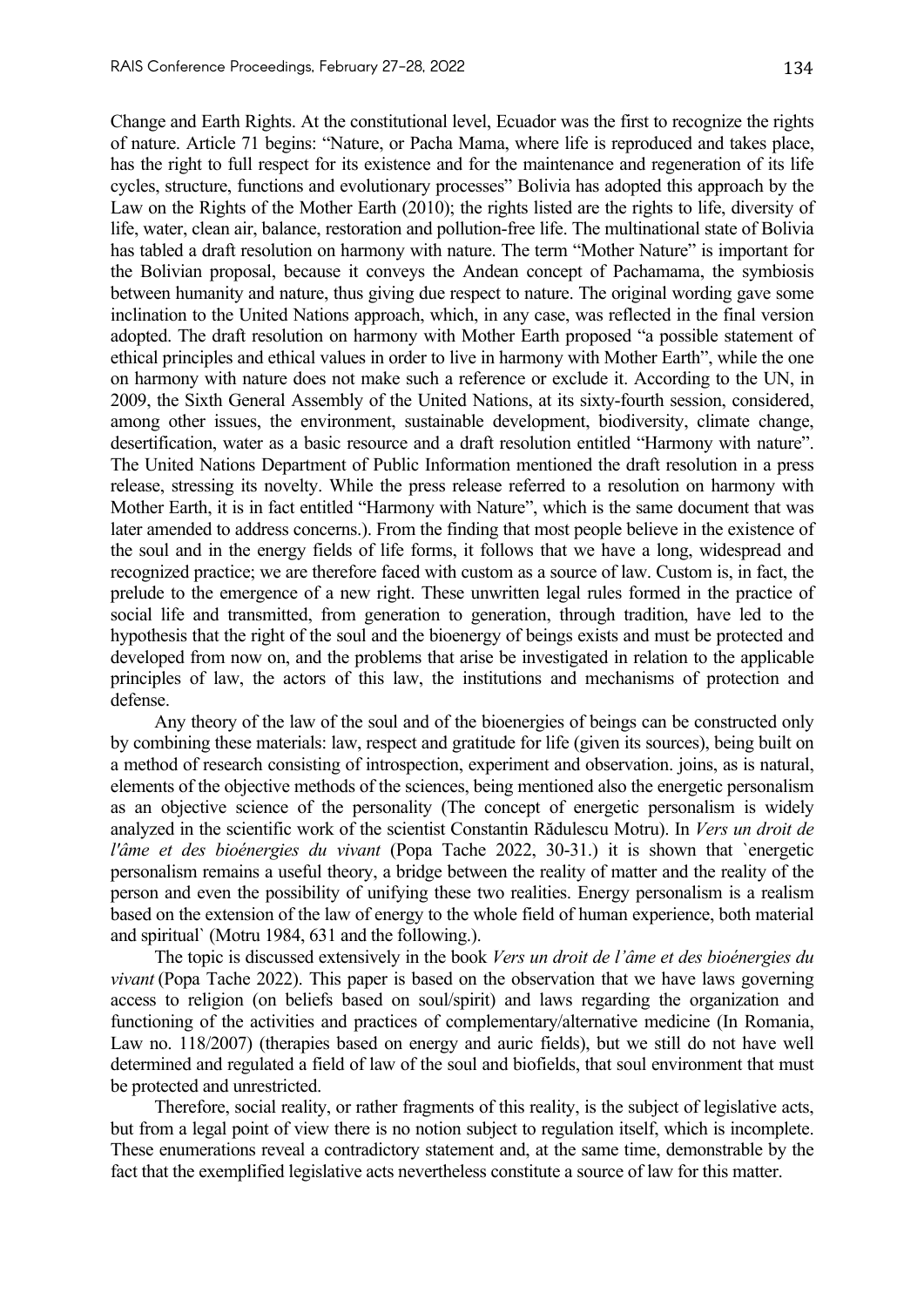The time has come for the notions of soul and biofields of life forms, in their capacity as requirements of the life of the individual or even of society, to benefit from the due attention. To date, although these notions have gone far beyond the limits of custom, they have not been properly regulated in human rights either (The regulation is a general one, affirming the fundamental human rights. The Charter of Fundamental Rights of the European Union states in art. 10 freedom of thought, conscience and religion in the sense that everyone has the right to freedom of thought, conscience and religion. This right implies freedom to change his religion or belief, and freedom, either alone or in community with others and in public or private, to manifest his religion or belief in worship, education, practice and observance. The right of objection on grounds of conscience is recognized in accordance with the national laws governing the exercise of that right. The right guaranteed in paragraph 1 corresponds to the right guaranteed in Article 9 of the ECHR and, in accordance with Article 52 (3) of the Charter, has the same meaning and the same scope as it. Therefore, its restrictions must comply with the provisions of Article 9 (2) above, which reads as follows: in a democratic society, for public safety, for the protection of public order, health or morals, or for the protection of the rights and freedoms of others. The right guaranteed in paragraph 2 corresponds to national constitutional traditions and the evolution of national legislation in this field - Official Journal of the European Union C 303/17 - 14.12.2007).

Statistically, starting from the fact that all people have manifested at least once, the perception of the soul and / or the perception of bioenergies (biofields), several series of human opinion polls have been prepared. One of these is the opinion poll that found that almost 70% of Australians believed or were open to the soul. In addition to these statistical issues, the seriousness of these approaches stems from the existence of some widespread legislation to regulate ecclesiastical, canonical or alternative therapies.

As we showed at the beginning of this article, law is a set of relationships and practices found in almost all structures of society. This diversity and spread has also been influenced by the fact that in its history, scientific research has known the possibility of the emergence of a complex science, which could include the legal sciences and could deal with the study of soul phenomena, and this has never been excluded by scientists. The great scientist C.R. Motru was of the opinion that yes, such a science is possible and it even happens for the study of past soul phenomena. Regarding the future soul phenomena, in the sense of prediction, the opinion was expressed according to which the answer is negative, for the time being: "(...) but we will not always ignore the provision regarding soul phenomena, but we ignore it now and for some time, due to the underdevelopment of science. Not ignoramimus, sed ignoramus" (Motru 1984, 258, apud Popa Tache 2022, 28).

This mode of analysis chosen for the exposition of this theory, belongs to the legal logic. For almost a century, philosophers of law and logicians have done extensive research to decipher the subtle and complex mechanisms by which the system of objective law (understood as autonomous reality, as normative ontology) directs the actions and activities of subjects of law, in their relations as agents of the change from a present situation to a future situation. Legal logic intervenes in the law of the soul and the bioenergies of beings, as an exploration technique to understand this right, which is based on the analysis and evaluation of its forms and schemes from the point of view of reason. His object of study is legal thoughts and texts of all kinds, seeking to make the arguments used in their exercise valid and congruent. Therefore, logic is based on the precept that law and legal activity must be rational. Every rule and every decision of lawyers must be argued logically, and for these reasons, legal logic ideally supports the emergence of the law of the soul and biofields. This phenomenon has been observed but transposed and interpreted differently, on a general level by E. Wilson - who asserted the unified theory of knowledge in disciplines - an Esperanto between physics, biology, social sciences and humanities. We have found that by applying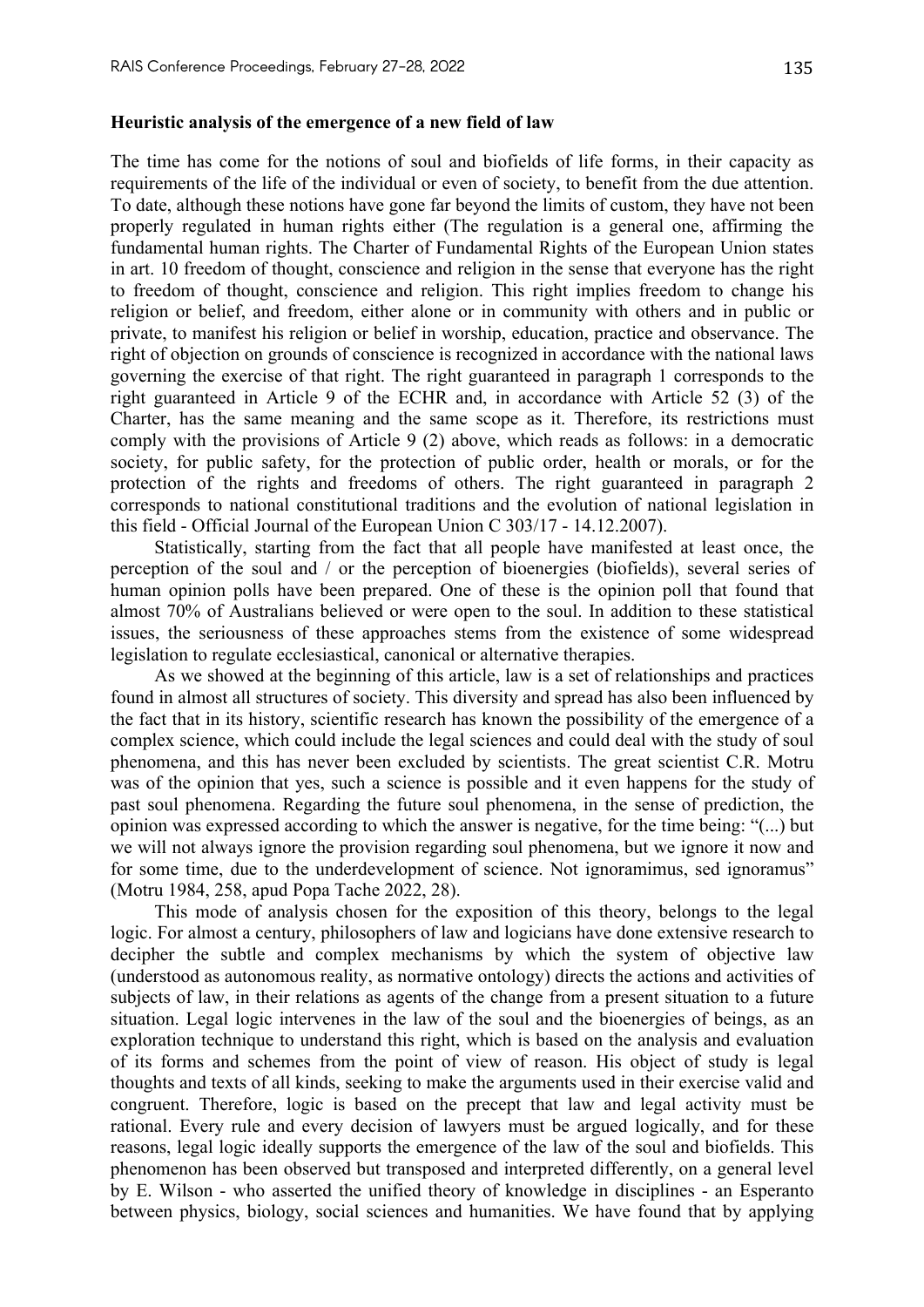this method, we can open new doors to new, broader, more efficient solutions, especially in the field of soul law (of the soul environment). Also, C.R. Motru connected the cosmic environment, the soul environment with the natural environment, opposing the soul world to the material world (See Motru 1984, 267-271).

Returning to the customary aspects specific to the field of soul law and the bioenergies of beings, it is observed that their identification takes place, as a rule, by drawing up specific studies, of an official nature, with a large area of spread (See The Professional Chamber Sanator – the Union of Biotronicists of Josef Zezulka 2019. An example is the WHO Global Report on Traditional & Complementary Medicine 2019. Relevant are the data according to which 88% of Member States have recognized the use of T&CM, which corresponds to 170 Member States. These are the countries that, for example, have formally developed policies, laws, regulations, programs and offices for T&CM, and the actual number of countries using T&CM is likely to be even higher, this report shows.). The fact that these states, in a significant number, are concerned and adopt various measures in this field, indicates the existence of concern for the regulation of this field which is based, in most therapies, the bioenergies of life forms.

As presented in the book *Vers un droit de l'âme et des bioénergies du vivant* (Popa Tache 2022, 30-31), this proves the recognition of the "need to develop appropriate laws and regulations" and it is expected that all these codification efforts will be not only feasible, but also based on specific sources of law. Regardless of the religion or denomination chosen, or regardless of the alternative medical practice for which a person opts, in the center of attention is the perception of man on his soul environment, but also on the soul environment of other life forms. This fact demonstrates the search for unified regulations on the road to spiritual evolution, through which the soul and its entire environment to be protected and defended, conclusively, to be protected by law. Regulatory action is supported by both administrative institutions implementing specific rules and education (through educational institutions that should be set up for this purpose).

### **Regarding the definition of biofields**

This term is being defined for inclusion in human dictionaries. Very common in specialized works is the definition of the biofield as an energy plan, a circuit that corresponds holistically to an entire body, inside and out, and that allows rapid communication throughout the body. In short, it is the matrix that connects our physical, emotional and mental dimensions.

In Romania, for example, *The Grand Dictionary of Neologisms* presents the term "biofield" as a field of action specific to living organisms, in which electromagnetic phenomena interfere with bioenergetic phenomena. (bio- + field) (See Marcu 2000*,* apud Popa Tache 2022, 44.). The term is of legal importance because it appears in the regulations on alternative therapies and complementary medicine.

The importance of establishing a legal regime appropriate to these issues is becoming more and more widespread. To a large extent, one of the most important uncertainties in people's minds has to do with the rules, with the law that could govern the best possible use of property in the legal sense that life forms have exclusively on their own soul or energy field (see Popa Tache 2022, 55. Also here it is shown that: In these discoveries, as mentioned above, a fundamental difference between matter and energy is that the first is visible, and the second it is invisible (except for the visible part of the light). For example, mitochondrial adenosine triphosphate (ATP) is visible and ATP energy release is invisible; brain cells are visible and consciousness is invisible. Invisibility does not equate to non-existence. To try to understand the human body and the universe, ancient humans divided them into two parts: being shaped and being shapeless (philosophical statements of visible and invisible things), just as modern physics divides the universe into matter and dark matter.). Such a field of research could continue to generate new discoveries (see Liu 2018, 29-34).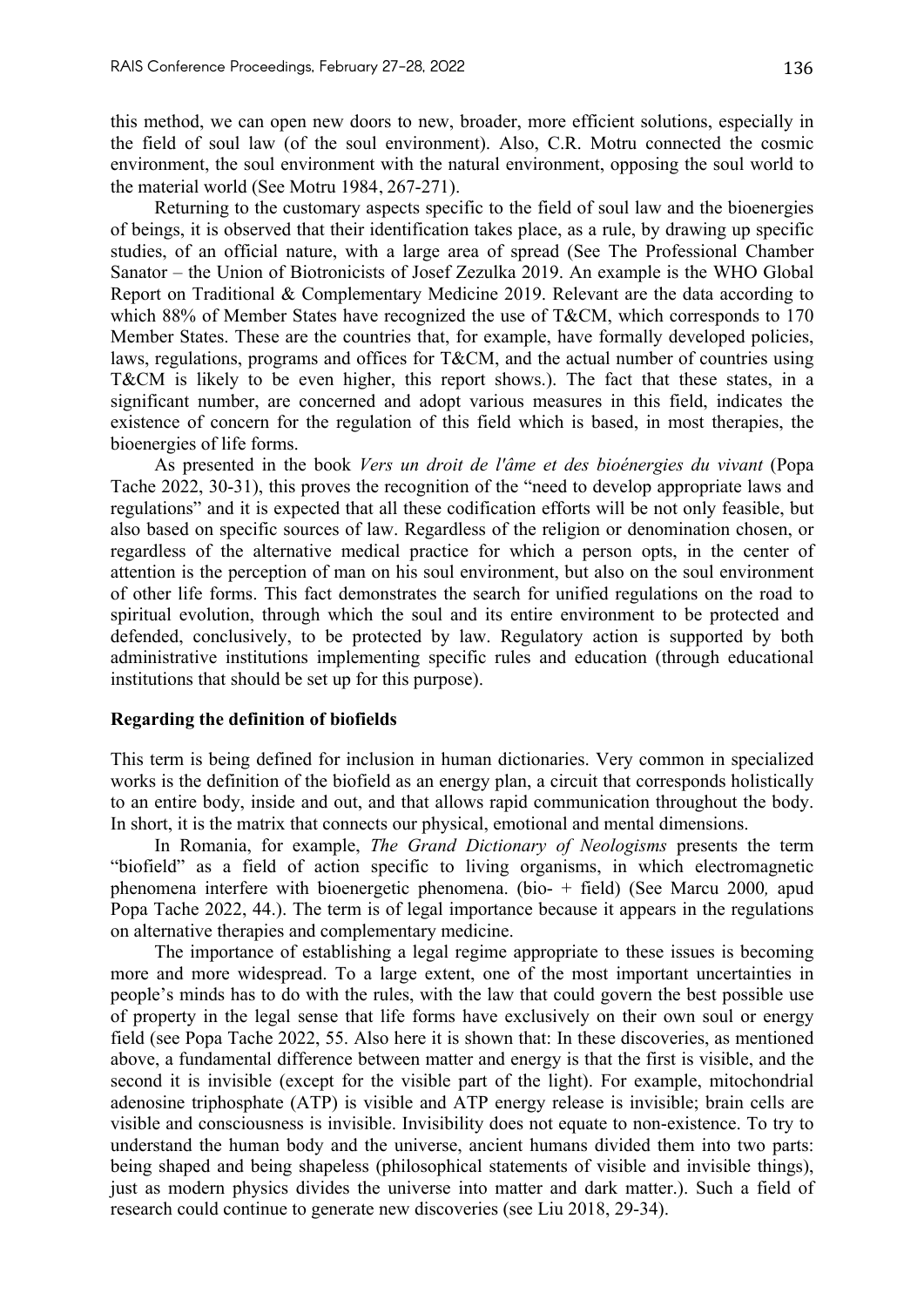It is well known that human body law in particular, although studied in major universities in the form of courses (see University of Southampton n.d.), even today it does not have sufficient regulation as to what ownership of the body means, the right to dispose of that property and its control. As I specified, nothing prevents the proper regulatory process for everything that means life, and here we notice how certain legal concepts discussed and treated as modern legal controversies are overtaken by others such as those that are the subject of our theory.

I also mentioned that just as dictionaries have begun to include in the definition of the individual details such as the fact that legal systems can assign rights and duties to individuals without their express consent (in Cornell Law School), so too and this concept can be extended to some laws, to the whole of nature and animals, in particular on their protection.

It can be said that from a legal point of view the soul and all the energy of their own bodies of beings are part of their property (something that belongs as a natural property to every form of life) over which they exercise consciously, instinctively or unconsciously (by their nature) these rights.

The regulation of the law of the soul and the establishment of its rights automatically extends to the way in which the body of life forms is legally treated. Currently there are human rights, where you can start a supplement to this regulation, or an adapted amendment. There are fundamental rights that represent basic rights and freedoms that belong to all people, regardless of their origin, beliefs or lifestyle, while the law of nature takes the first steps and the law of animals follows closely (In May 2021, the United Kingdom announced that animals would be recognized by British law as beings with rights, and a series of comprehensive laws would be introduced to ban practices such as the export of live animals or the hunting of trophies. Among the animals protected by future legislation are pets, farm animals and wild animals. The new regulations recognize that animals have the ability to feel hunger and pain and are aware of what is happening to them.). However, regulations are expected to give more legal force to attempts at codification such as the Universal Declaration of Animal Rights, solemnly proclaimed at the UNESCO House in Paris on l5 October l978 and which states that life is one, all creatures having a common origin that diversifies during the evolution in species (The document provides in art. 13 those dead animals must also be treated with respect. In its preamble, the Convention proclaims: respect for animals is the same as respect for one person over another; ignorance and disregard for these rights have led him and continue to lead man to commit crimes against nature and animals; the recognition by the human species of the right to existence of other animal species is the foundation of the coexistence of species in the world; ignorance and disregard for these rights have led him and continue to lead man to commit crimes against nature and animals, and education must cultivate from childhood observation, understanding, respect and love for animals.). In the sedimentation of this new right, the first stage consists of affirming a right of souls and biofields of life forms and therefore the transition from phenomenon to legal norm, and the second stage is given by the establishment of institutions to deal with the observance of these rights. Specious (Popa Tache 2022, 30-31).

For the time being, the law of the soul and of the biofields of life forms can be defined in a general way as that branch of law which regulates the legal relations between its subjects in correlation and in harmony with the totality of the recipients of these norms.

All these rights, as a relationship and legal regime are absolute rights, opposable erga omnes, which can be both patrimonial and non-patrimonial. The degree of autonomy characterizes them as the main rights that offer their holders full security as they produce their effects immediately, definitively and irrevocably, being pure and simple rights (being able to be affected by ways in certain special conditions).